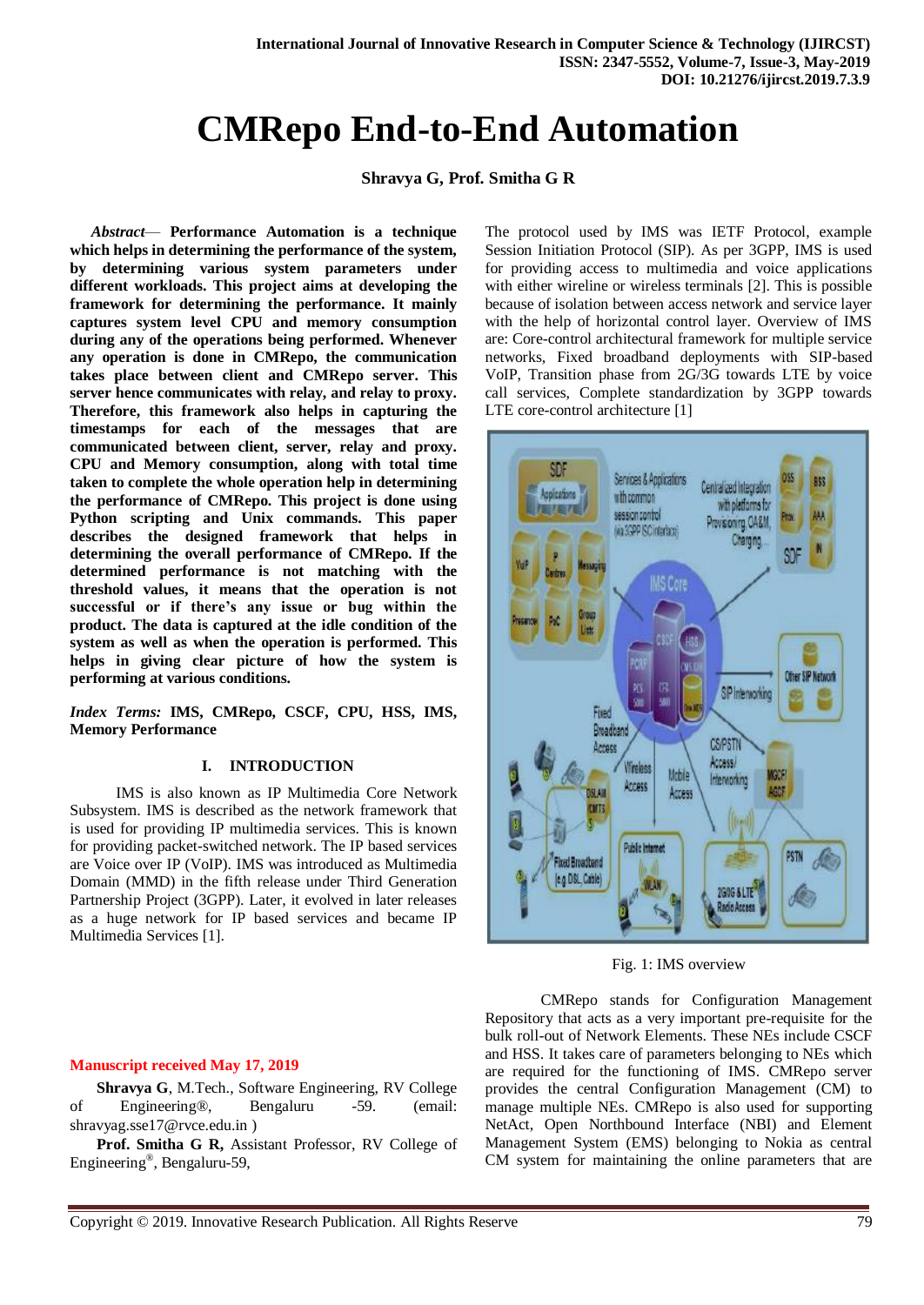changeable. Therefore, CMRepo is used for the management of these parameters.

## **II. RELATED WORK**

 The brief architecture of the IMS and its working is explained. This paper explains the various components of the IMS and their functionalities. It also covers the benefits of using the IMS. This paper can be used as the base paper for any future enhancements done in the IMS [1]. In [2], it is predicted that IP multimedia subsystem is the network framework introduced by the 3rd Generation Partnership Project, as an independent core network. IMS provides services for the multi-media domain and multi-session applications. Paper deals with the integration of IMS network with the packet switched domain from the mobile network perspective. Explanation of the IMS layered architecture and session establishment for the any user to get connected with the network by making use of the IMS core components such as CSCF (Call Session Control Function), HSS (Home Subscriber Server), and different gateways. The session management protocols are different from the general network protocols and it explains about the SIP (session Initiation Protocols). In [3], it explains that, IMS provides the services for many of the NGN (Next generation Networks) such as 4G-5G. As it also plays a very crucial role in all the mobile network application. The IMS has its independent layered architecture which contains three layers. Connectivity layer, Control layer, application layer. For the efficient working of the IMS, CSCF components must be equal efficient. The capacity of the controllers is studied and measured for the better applications.

#### **III. PROBLEM STATEMENT**

There will be number of updates or releases or new products being developed at Nokia. For each of these cases, it is mandatory to know how CMRepo behaves at different situations. These updates can either happen frequently or even rarely but for any new update testing the performance is compulsory.

Performance testing can be done whenever required. If manual process is involved, the accuracy of the report obtained will not be up to the mark. The CPU consumption for each second has to be noted clearly without a mistake and the average has to be calculated. It also takes more time to generate the whole report and becomes of no use when the report is need immediately or in a very short duration.

This project deals with problems, where the user need not have to perform any of the operations manually. It consists of few scripts that require to be copied to the respective nodes at the beginning. Once the scripts are copied, the user has to trigger one script on the CSCF node and wait for all the 150 operations to get over. Final report will be generated on the same node and the same can be used for the analysis.

#### **IV. OBJECTIVES**

The objectives of this project are: To know CPU and memory consumption at idle state of the system that includes both CSCF and Server**,** to know CPU and memory consumption before the operation begins and ends at CSCF and Server nodes, calculating the average of CPU and memory at all conditions that gives the overall consumption on both CSCF and Server nodes, capturing Relay, Proxy and Server time from CSCF node after the operation is completed,

obtaining the data recorded in a particular format so that it is in readable form.

#### **V. SYSTEM ARCHITECTURE**



Fig. 2: System Architecture

The existing work at Nokia involved manual work. It involved a complex process, where CPU and memory details are obtained by first connecting to CSCF node. Then it requires connecting the server manually to execute the batch. During execution, another server node has to be connected to know how much CPU and memory are being consumed. There's a need to to always keep an eye on values for CPU and memory. Periodic checking has to be done to check whether the operation is completed or not. If the operation is successful, CSCF node has to be connected again manually to get the same details from the CSCF node as well as to record the Relay, Proxy and Server time. All the data obtained beginning from idle machine till the captured time, everything has to be updated into a file. This is done for a single batch operation. But there will be 150 batch operations to be done. Repeating the above steps for all the 150 operations manually, become time consuming and results in data entered wrong or any missing data as well.

Figure 2 shows the system architecture for CMRepo Endto-End Automation. It handles everything where it first executes script to capture CPU and memory details for idle condition of server and CSCF nodes, executes batch operation on server, capturing the same details from the same. It then executes script on CSCF to get the details of the same. It even captures relay, proxy and server time. All these are done without any manual work and the final .csv is obtained that contains all the data that is captured for all the operations performed.

### **VI. OVERVIEW OF METHODOLOGY**

The script is first triggered on CSCF node. The system state is idle and involves no operation performed on CSCF. Therefore, CPU and memory consumption is calculated at the beginning from CSCF. Once the data is captured, the next step involves creating a .csv file on CSCF and writing the same details in the file [4].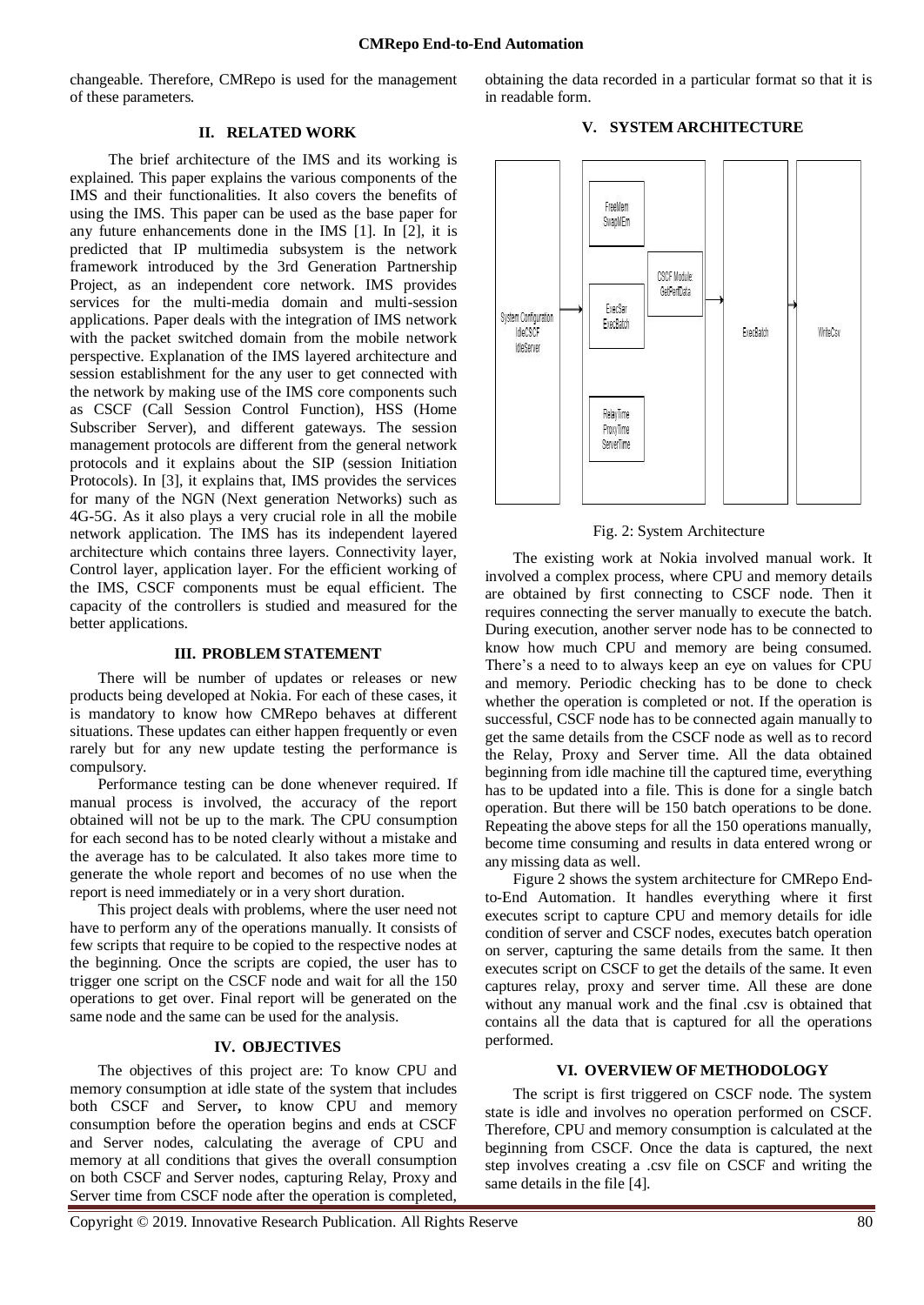The script from CSCF node executes another script on Server node. The system state is idle and involves no operation performed on Server. Therefore, CPU and memory consumption is calculated at the beginning from Server. Once the data is captured, the next step involves creating a .csv file on Server and writing the same details in the file [13].

After the details are captured from both idle CSCF and Server nodes, the commands for CPU and Memory on both the nodes are executed and it starts running. The next step involves connecting to Server and executing the batch operation. This operation involves Insertion, Deletion and Modification of rows in the tables. This takes time depending on the operation is being performed [5]. So once the operation is completed, the commands executing for CPU and Memory are stopped. Then CPU and Memory consumption is captured from the Server node and the same are appended to the .csv file created during idle condition of Server. This .csv file is then copied [6] to the CSCF node. The next step involves exiting from the Server node and connecting back to the CSCF node. Here as well, the commands for CPU and Memory are stopped and average is calculated to know the consumption. The captured details are written to the .csv created during idle condition of CSCF [11]. After capturing details from CSCF, the relay, proxy and server time are checked from logs and appended to the same .csv on CSCF.

To obtain the final report, First condition is to check in CSCF node, whether there exists a .csv file that consists of Server related data which is copied from Server node. Next condition is to check in CSCF node [12], whether there exists a .csv file that consists of CSCF related data created on the same node [10]. The next step involves merging these two .csv files on CSCF nodes that creates another .csv. This file gives end-to-end information for each of the operations performed.

Figure 3 gives the flowchart of how the operations are performed. This first step in that indicates calculation of CPU and Memory consumption for idle state of CSCF and Server and writing it to csv [7].

The next step indicates starting CPU and Memory on CSCF, connect to CMRepo Server start CPU and Memory, execute batch. Then calculate CPU and Memory consumption on Server and get back to CSCF node and calculate the average of CPU and Memory consumption. The data obtained so far is then written to csv file [9]. Then logs are checked on CSCF node to get the time for relay, proxy and server. The final result of the operation depends on the data captured so far [8].



Fig. 3: Flowchart

## **VII. TOOLS AND TECHNIQUES**

It is a computer program that decides whether the system is performing well under various workloads. This script makes use of certain unix commands to record the system activity and the final result is obtained in .csv file.

Different commands are used to get the CPU and memory consumption while performing the operation. They are SAR and free commands. SAR stands for System Activity Report. It is used for collecting, reporting and saving CPU usage, Memory usage as well as I/O usage in OS like system. In this project, CPU consumption is calculated for every second for a period of time for only User CPU and System CPU and average is calculated. Free command is used to check the memory consumption and how much memory is free. This project calculates both total available memory and swap memory. The average is calculated at the end.

Relay, proxy and server time are calculated from the logs after the operation is done. This time is taken from log with the help of grep command.

Python csv module is used for creating, writing and appending data that is recorded to the csv file. SSH protocol is used to connect to the two nodes which establishes secure connection and performs the required operations and exits from the connected node. The different tools used are WinSCP, XShell: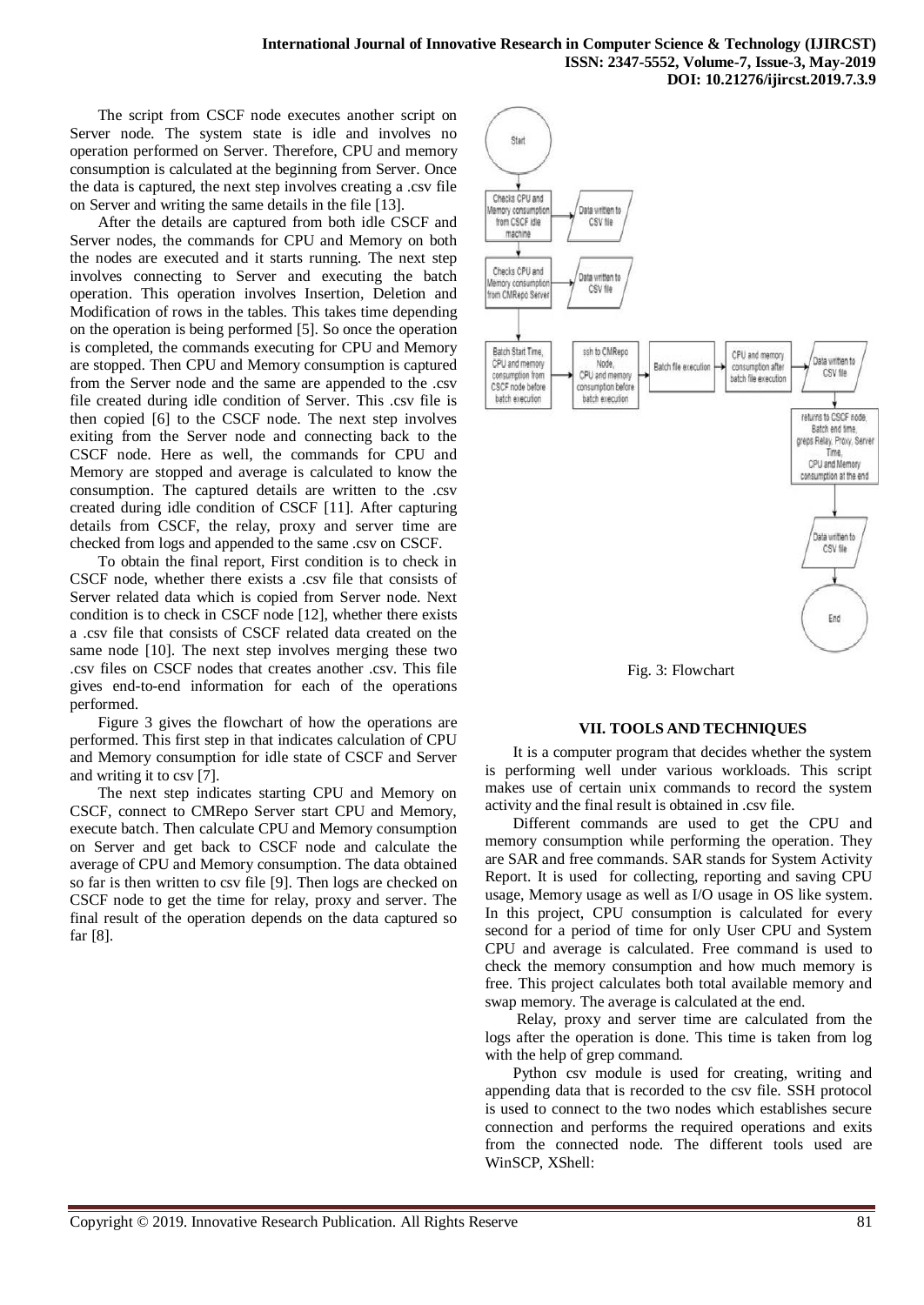WinSCP is used for transferring the scripts from the local system to either CSCF node or Server nodes securely as shown in Figure 4. Any time the script can be modified and transferred to the nodes and can be executed. XShell is used as the terminal emulator, shown in Figure 5 that can be used for either professional purpose or personal use. It is a network program that exists for emulating the virtual terminal. Multiple languages are supported by XShell. Therefore, the levels of performing automation tasks are extremely superior with the help of XSHhell It helps in connecting to multiple nodes using ssh and executing any of the commands or scripts. Hence it helps in performing multiple tasks. It does not provide or support any unauthorized access.



Fig. 4: Screenshot showing WinSCP



Fig. 5: Screenshot showing XShell interface

### **VIII. RESULTS AND DISCUSSION**

CMRepo End-to-End Automation performs all the operations without any manual work by the user. The result of getting final csv is obtained at the end. Before the final csv is genertated, initially csv files will be created in the individual nodes, CSCF and Server. Once the operation going on Server gets completed, the resulting csv is copied to CSCF. CSCF contains one csv file with the data obtained from the same node.

At the end, both the csv files present on CSCF are merged together to obtain the final csv. This is done for 15 different operations, 11 insert operations, 3 delete operations and 1 modify operation for different batch files in the database. Once the script is triggered in the beginning, the work involved by the user is to keep checking the csv file to know the result. If the total time taken to perform the operation is taking more than 5 minutes, the result for that particular operation is considered to be failed else pass.

| AA             | B | $\sim$ C $\sim$ | $D \t F$ |                     | FGHIJKLMN                                                                                            |  |  |  |                                      |        |
|----------------|---|-----------------|----------|---------------------|------------------------------------------------------------------------------------------------------|--|--|--|--------------------------------------|--------|
|                |   |                 |          |                     | Table   OpeServer Tin Relay Tim Proxy Tim Total TimeCSCF   CSCF CSCF NCSC SERV SERTSERVERSERV Result |  |  |  |                                      |        |
| $I$ dle co $-$ |   |                 |          |                     |                                                                                                      |  |  |  | $0.365$ 0.4 2844 0 0.1 0.1 55417 0 - |        |
| POOL INS       |   |                 |          |                     | 0:05:00 0:00:02 0:01:00 0:06:02 0.36 0.3 17013 0 0.1 0.1 55415 0 Fail                                |  |  |  |                                      |        |
| POOL DEL       |   | 0:00:15         |          | $0:00:00$ $0:00:40$ | $0:00:55$ 0.34 0.6 2806 0 0.1 0.1 55409                                                              |  |  |  |                                      | 0 Pass |

#### Fig. 6: Final csv result

Figure 6 shows the screenshot of the final csv result obtained. The different columns are, the first one is the name of the table or batch file to which operation is performed in the database, second is the operation performed,  $3<sup>rd</sup>$ ,  $4<sup>th</sup>$ ,  $5<sup>th</sup>$ and  $6<sup>th</sup>$  columns are Server time, Relay time, Proxy time and Total time taken. The next four columns are the data captured from CSCF. They include CSCF: User CPU (in %), System CPU (in %), Free memory (inMB) and Swap memory (in MB).

The next four columns contain the data that is obtained from the server. They include CSCF: User CPU (in %), System CPU (in %), Free memory (inMB) and Swap memory (in MB). The last column is the final result of the operation that is either Fail or Pass.

#### **IX. CONCLUSION**

This project, thus reduces the manual work of the user for calculating the different data on different nodes. It avoids any wrong information being collected as a result. It captures the correct data and calculates the average at the end without any mistake.

Multiple conditions are checked while capturing CPU and memory consumption. This project thus helps in carrying out these operations without any risk. It then takes different times to know if the right messages are being communicated by server, relay and proxy.

Therefore, this project helps in determining the overall performance of the system under various workloads and also determines if the operation performed is successful or not.